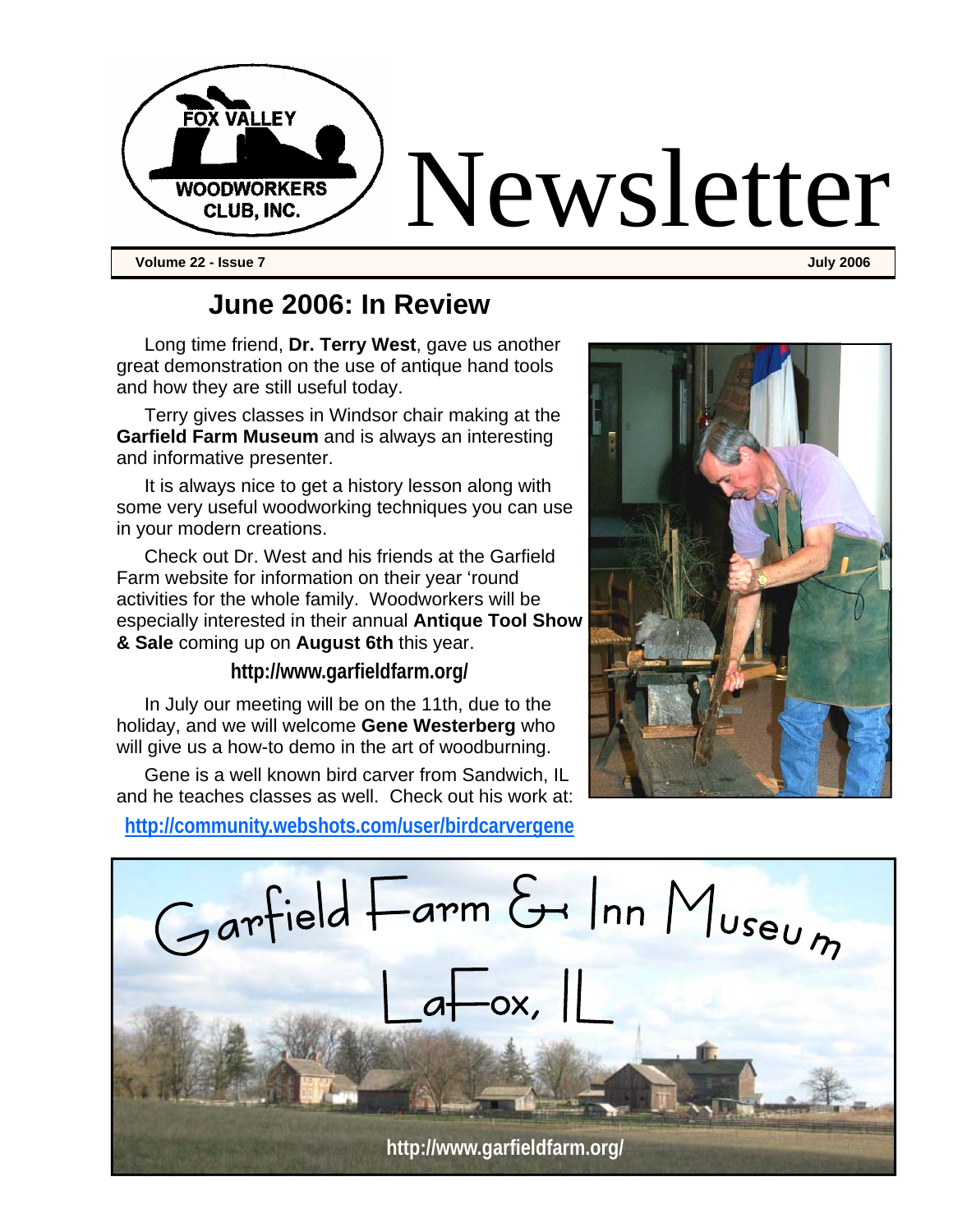|                                                 | <b>FVWWC Events Calendar</b>                                                                                                                                                                                       |
|-------------------------------------------------|--------------------------------------------------------------------------------------------------------------------------------------------------------------------------------------------------------------------|
|                                                 | Jul 11thTue 7:30 p.m Gene Westerberg - Shows us<br><b>Woodburning Techniques</b>                                                                                                                                   |
|                                                 | Jul 19th Wed9:00 a.m FVWWC's Breakfast Club:<br>The Red Apple Restaurant at<br>414 S Schmale Rd - Carol<br>Stream, IL -- All members and<br>friends are is invited to stop by!                                     |
| Jul 22nd SatTBA Workshop: Sharpening by         | "The Chairwright" Bill                                                                                                                                                                                             |
|                                                 | Jul 29th Sat 9 a.m.  Annual DuPage Woodworkers<br>Tool Auction - Details on pg. 3                                                                                                                                  |
| Aug 1st  Tue  7:30 p.m TBA - Watch for Details! |                                                                                                                                                                                                                    |
|                                                 | Aug 6thSun.9a.m.-1pm. Antique Tool Show & Sale -<br>Garfield Farm - LaFox IL                                                                                                                                       |
|                                                 | Sep 5thTue 7:30 p.m David Bettininghus - Bowl<br><b>Turning in Layers</b>                                                                                                                                          |
|                                                 | Sep 18ththru  23rd  GOW 2006 - Somonauk, IL<br>(Gathering of Woodcarvers) -<br>The Carving Shop kicks off this<br>years classes & seminars for<br>beginning carvers to advanced!<br>http://www.thecarvingshop.com/ |

### **FVWWC Officers & Staff**

**woodworkers@fvwwc.org** 

| President  Ron Gilkerson<br>(630) 879-8756<br>rongilker@hotmail.com |
|---------------------------------------------------------------------|
| Vice President  Dick Secrest                                        |
| Treasurer Doug Pfaff                                                |
| Secretary Darrel Anderson                                           |
| Program CommitteeTom Sharp<br>Mike Brady<br><b>Dick Secrest</b>     |
| MembershipKen McFee                                                 |
| Show ChairmanMike Madden                                            |
| Toy Drive Coordinator  Gail Madden                                  |
| Editor/Webmaster Linda Christensen                                  |
| Librarian Cheryl Miller                                             |
| Raffles/Photographer  Charlie Christensen                           |
| Member-at-LargeJames Nellis                                         |
| Show & Tell MC Matt Gauntt                                          |
| Audio/Visual TechWill Sharp                                         |
| HostJim Anderson                                                    |
| Greeter Jim Hildreth                                                |
|                                                                     |

# **Sad Note to Share…**

Just wanted to let you know that Roy Mitcheltree passed away on June 14, 2006. He died very suddenly at home from a heart attack. He so enjoyed the club and was a member for a number of years and was in charge of the refreshments. He left the group when we moved to Byron,

IL.

n.

### **Linda Mitcheltree**

*EDITOR'S NOTE:* Roy will be missed by all who had the good fortune of knowing him. He was FVWWC's Host for many years and always had a smile to go with the coffee he served. He is survived by his wife, Linda, two daughters, four grandchildren and two great-grandchildren and two sisters.

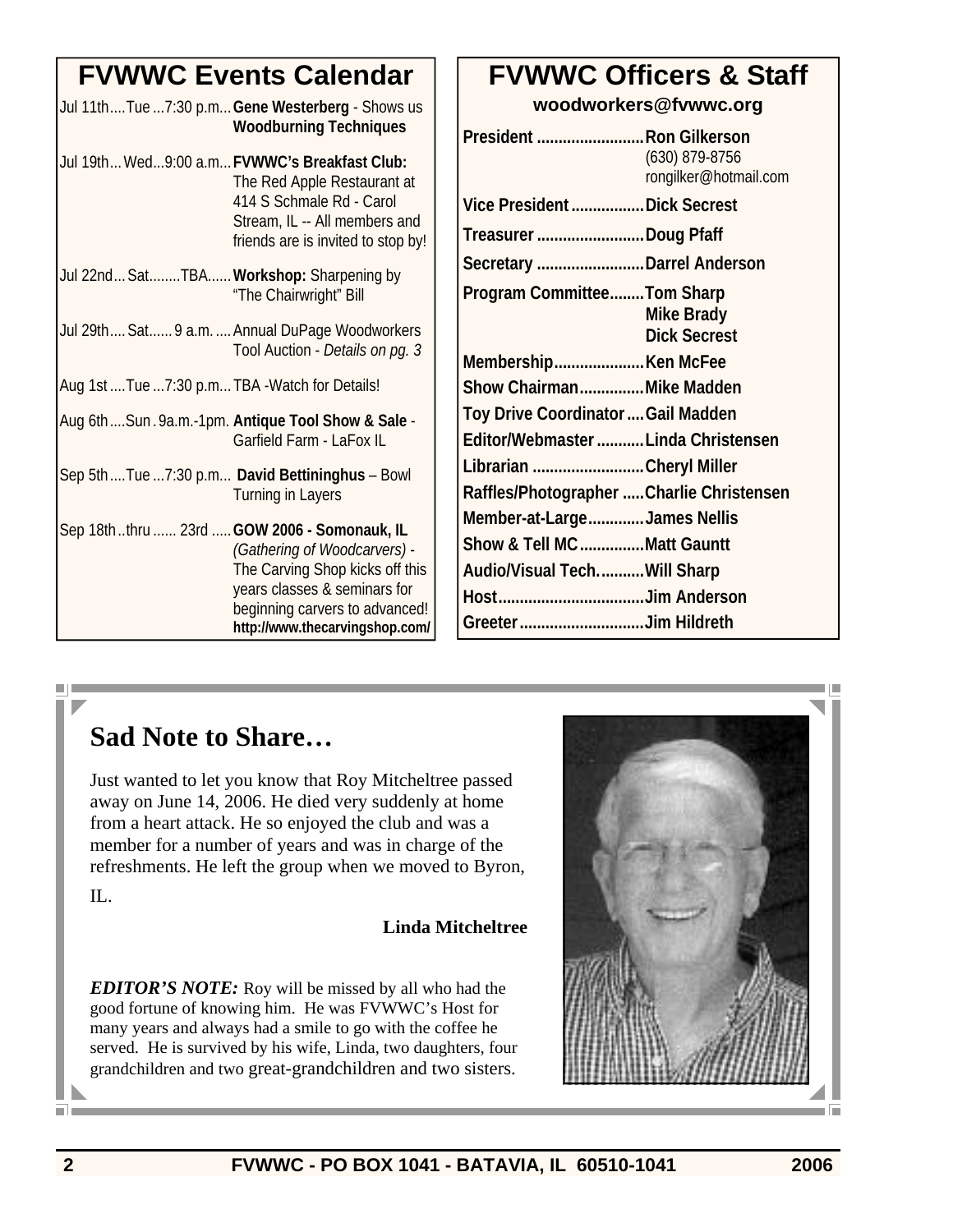

### **St. James the Apostle Church 408 S Park Glen Ellyn, IL Starting promptly at 9:00 a.m.**

Space available for FVWWCers wishing to sell woodworking tools, etc. - **Info: Contact Rich Rossio** (815) 838-7686 or disoorder@aol.com or see him at FVWWC

# **DuPage Woodworkers ANNUAL TOOL AUCTION**

**Saturday - July 29th, 2006**



# **FVWWC MONTHLY DRAWING**

Appreciation for June's participation was shown by the following drawing winners:

### **1st Prize: Ryobi Drill Driver - Matt Gauntt**

**2nd Prize: \$25 Gift Cheque - Alan DeRoss** 

In June we again have a variety of items including 1st Prize choices of: **Delta Bench Top Table Saw, Delta Scroll Saw or \$50.00 AM/EX Gift Cheque** plus a number of secondary items.



In May we kicked off ticket sales for a special drawing and participation was fantastic. We are selling tickets, \$5 ea/5 for \$20, to reach our goat and then we will pull for the **Bosch 10" Dual-Bevel Slide Miter Saw** - **Model 4410L.**

Get your tickets for the Special Drawing now and, remember, you do not need to be present when we do this drawing to win!

As always, proceeds help us to continue to offer this level of prizes each month so, please, show your appreciation by purchasing a ticket or two... ...See you at the meeting!





**Charlie Christensen - FVWWC Raffle Chairman**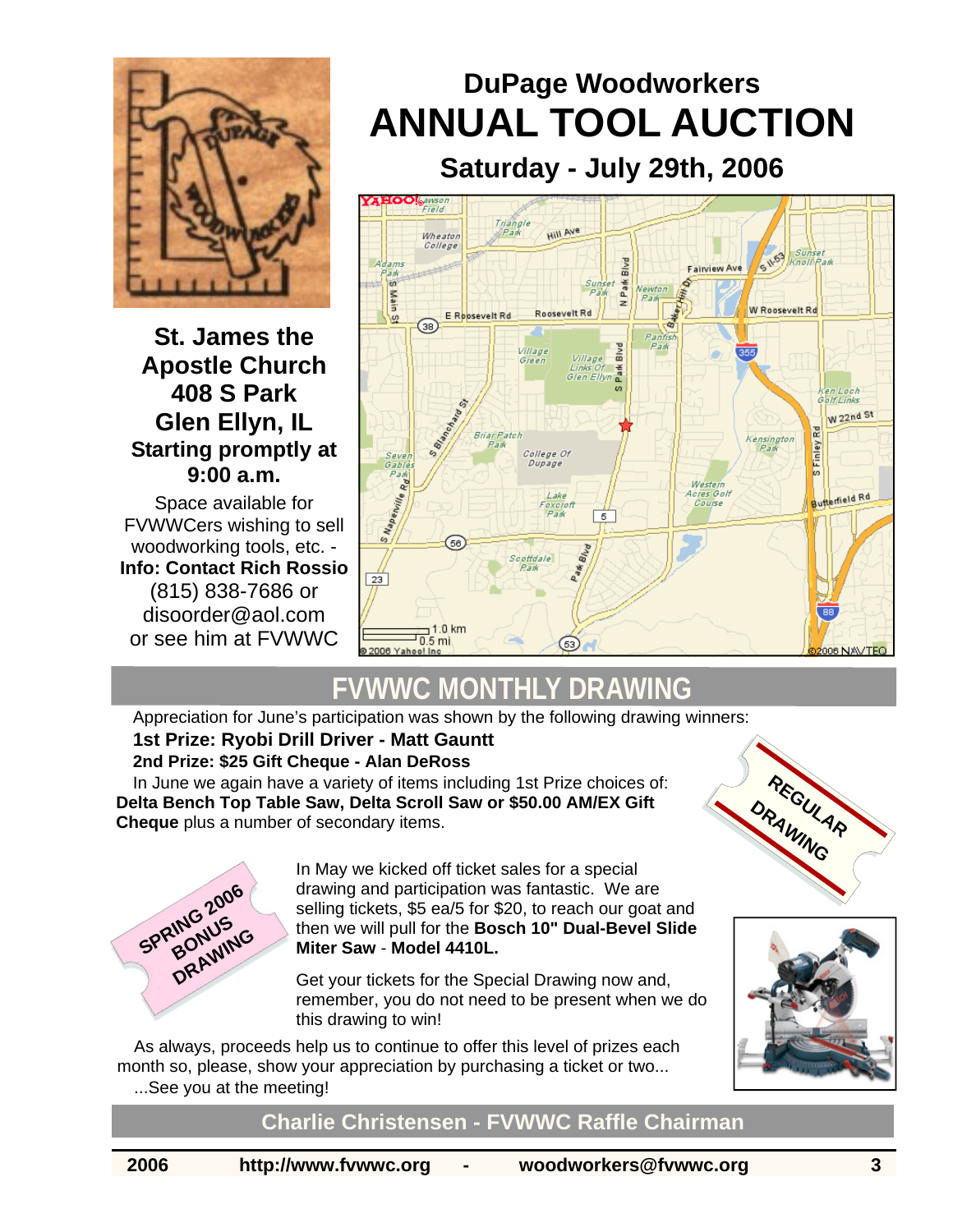# **CLASSIFIED**

# **WANTED: WOOD**

 $\triangleright$  Will buy from 1 pc. to bulk lot of hardwood lumber, shorts, blanks & cut-offs in cherry, walnut, mahogany, redwood, etc.

#### **Ron Gilkerson**

Phone: (630) 879-8756 (Voice Mail) E-mail: rongilker@hotmail.com

# **FOR SALE**

#### ¾ A friend of mine has a **16" DeWalt Radial Arm Saw** that he would like to sell. It is a 5 hp - 3 phase Model "GE" with a 1" arbor. Several 14" blades plus a 10" dado set are included. Asking price is \$600.

If interested please contact me**:** 

**Don Peters**  dpeters344@earthlink.net (815) 459-6971

# **LOCAL RESOURCES**

- ¾ **CARVING TOOLS, BOOKS, KITS, ETC.: Light Jewelers in Aurora** at 1040 N, Lake St. -- (630) 892-3830 or ask for Roger Light at the next meeting!
- ¾ **WOOD TURNING TOOLS, BOOKS & MORE: L & R Collectibles and Glass**  online at disoorder@aol.com or call (815) 838-7686 -- Or see Rich Rossio at the next meeting!
- ¾ **6V UV BLACK LIGHT PEN LIGHTS: The Incurable Collector** contact Sheri Kohout at sheriko@concentric.net or see her at a meeting!

### **Attention FVWWC Members**

List your For Sale/Wanted Items Free! **Contact FVWWC Editor/Webmaster (630)897-4877 or woodworkers@fvwwc.org** 



### *GOING ON NOW!* SUMMER TOOL CLEARANCE! INCREDIBLE SAVINGS ON ALL INSTOCK POWER TOOLS!

### *Save 15% ON ANY IN-STOCK ROCKLER PRODUCT*

with coupon available at FVWWC's July meeting or via email from woodworkers@fvwwc.org Offer valid through **July 31, 2006** only at Woodworkers Shop in Pekin, IL

### VISIT THE PEKIN STORE OR CALL FOR MORE DETAILS!

### **800-475-9663 http://www.woodworkersshop.com**



Hello Woodworkers,

We're introducing our new 18V # Moty-Ko 18RC Recip Saw. It will be available in July of '06 and share the same battery w/ other 18V series tools.



Moty-Ko also introduced our line of Fasteners.

Regards,

**Larry Motykowski Moty-Ko Tools www.motyko.com**

**4 FVWWC - PO BOX 1041 - BATAVIA, IL 60510-1041 2006**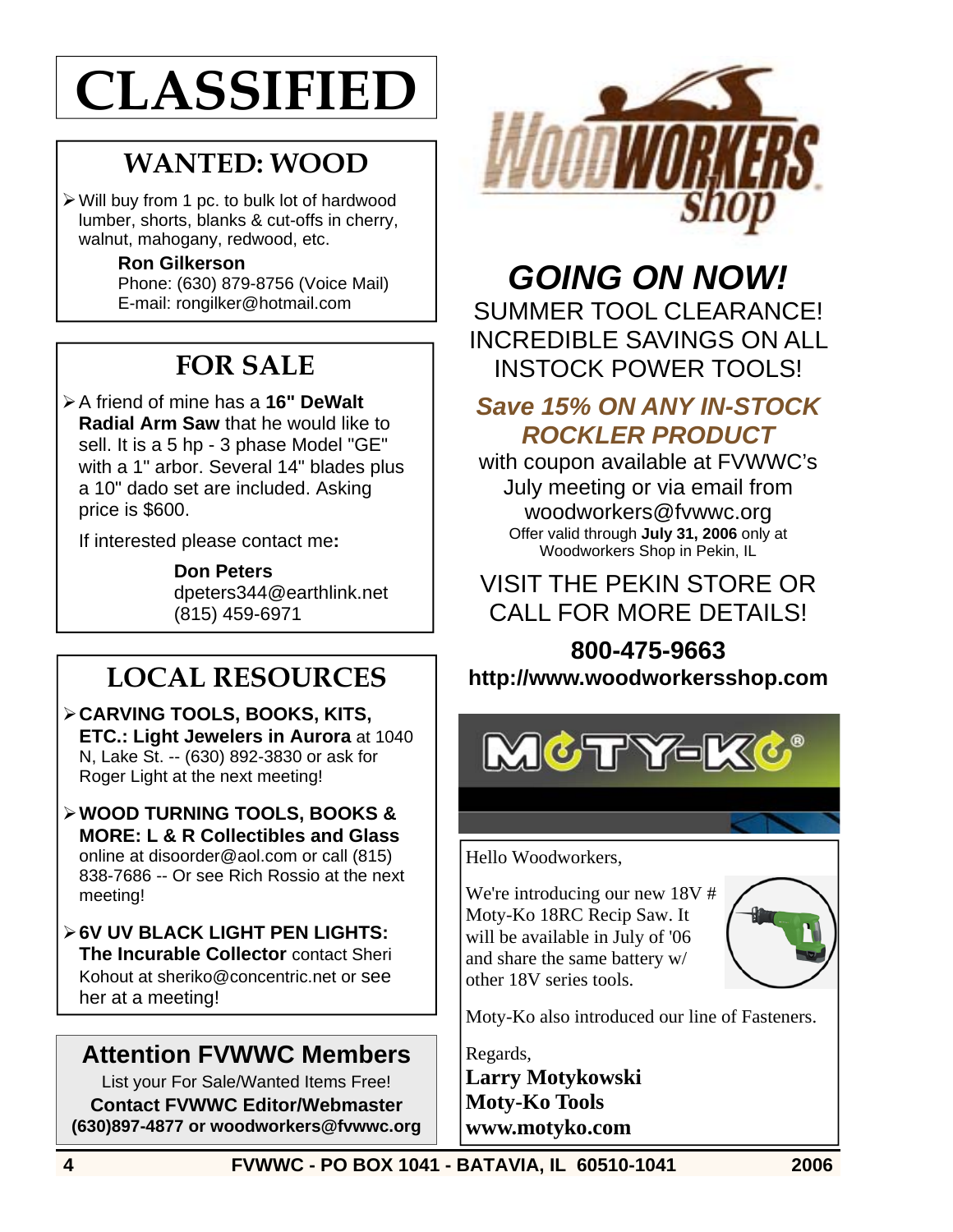### **Show & Tell June 2006**

In June we had an excellent showing of member's projects and they covered a wide range of categories and displayed an array of talents as follows:

- **Len Swanson:** Salad Bowl Set of Cherry finished on the inside with Mineral Oil and outside with General - Wipe-on Gel Varnish.
- **Rich Rossio:** Lovely unfinished Wooden Basket of Poplar and Cherry.
- **Charlie Christensen:** Pivoting Stepstool of Quartersawn White Oak with Bartley's Pecan Gel Stain & Minwax Wipe-on Poly finish.

• **Ed Schalk:** Paper Gripper of Poplar with a poly finish.

• **Jim Vojcek:** Queen Anne Stool in Mahogany with a Shellac finish.

• **Dick McFeely:** Friendship Cane of Basswood completed by 11 Carvers from the Batavia

Caring Club that also meets at Bethany Lutheran.

• **Fred Rizza:** Working Motor of miscellaneous unfinished woods.

• **Tom Zillman:** TV Stand/Table of Maple with an Acrylic finish. • **Scott Larsen:** Windsor Back Chair of White Oak, Basswood & Hard Maple with a layered antiquing finish of Milk Paint, Shellac, Water Based Stain and Satin Lacquer.

• **Doug Olson:** Custom designed Chest of Drawers for his new grandson in a woodworking motif that is sure to become a family treasure. Thank-you to all who shared their creations with us….Every one was a masterpiece!











**2006 http://www.fvwwc.org - woodworkers@fvwwc.org 5**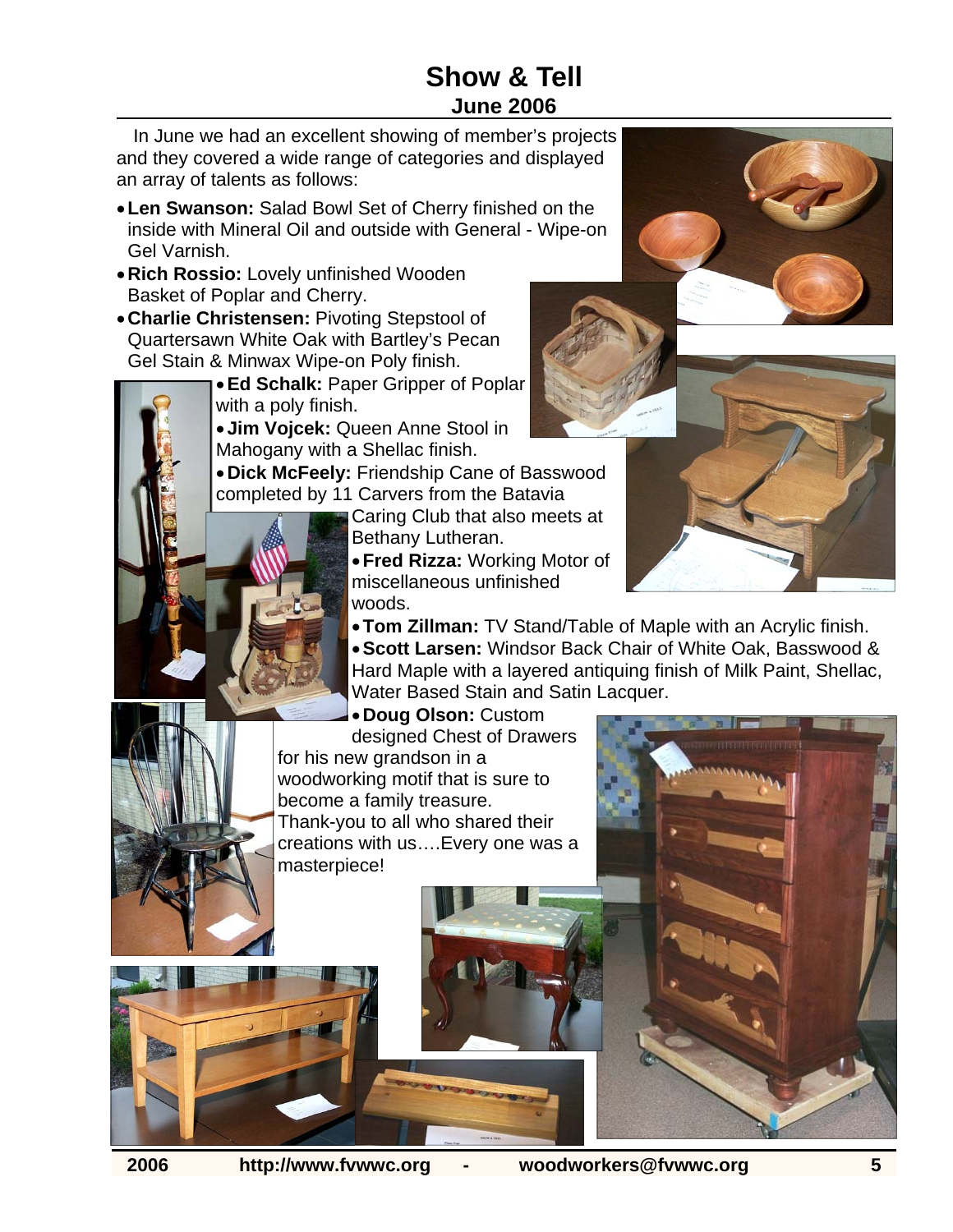

## **Ugly Tool Contest**

*Enter for a chance to win prizes to restore the beauty of your tools* 

### **Sponsored by The Rust Store, www.TheRustStore.com**

For those of you who are woodworkers or tool lovers, you can appreciate the beauty of a finetuned handplane, or carefully restored dovetail saw. Unfortunately, not every tool in the shed or toolbox always appears in that ideal state. Years of use, non-use or neglect can turn a once fine tool into an ugly piece of junk that's incapable of getting the job done.

Here at the Rust Store, we want to help you turn those ugly pieces of junk back into productive and beautiful tools again. That's why we're asking you to submit a photo of your tool that has fallen victim to the ravages of rust.

The Rust Store is sponsoring a contest to find the ugliest tool in your shed or toolbox. We want to see your rustiest tool photos. E-mail a photo of your rustiest tool for a chance to win. We'll select the three winners with the worst cases of rust and send them prizes that will help them restore the beauty and usefulness of their tool.

#### **Prize Packages**

- First Prize winner receives the Hand Tool Kit, the Power Tool Kit, and one-gallon of Evapo-Rust. ( a \$60.40 value)
- Second Prize winner receives their choice of either the Hand Tool Kit or the Power Tool Kit and one-gallon of Evapo-Rust (approx. \$40.00 value)
- Third Prize Winner receives one-gallon of Evapo-Rust (a \$20.95 value)

The more unique entries we receive, the more prizes we'll offer. For every 100 entries, we'll provide an additional Hand Tool Kit or Power Tool Kit prize package. (approx. \$20.00 value)

### **Contest Rules:**

1. All photos must be e-mailed to Rusty@TheRustStore.com by midnight on the contest close date.

2. All contest submissions must include a short essay (less than 100 words) of why your tool should win.

3. All entries must include the following information: first name, last name, address, phone number and e-mail address.

- 4. No purchase necessary to enter or win.
- 5. Contest closes on July 31, 2006.
- 6. Contest is open to US Residents only.

7. Winners will be notified by phone or e-mail by August 15, 2006. Winning entries will be posted on www.TheRustStore.com.

8. By submitting an entry, entrants grant permission to The Rust Store to use the photo and essay on its website, www.TheRustStore.com.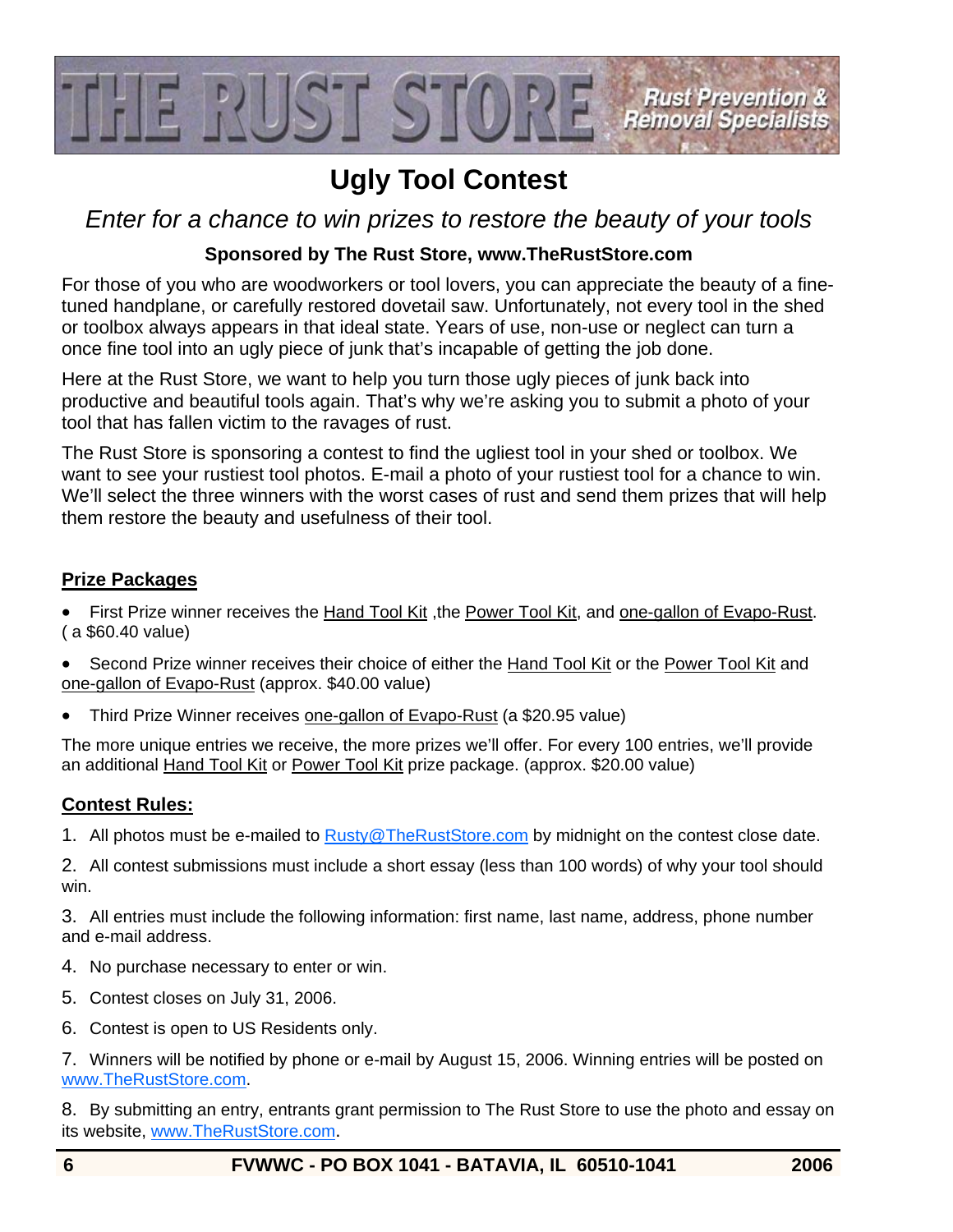# *Anything is Possible with a Little Help From Your Friends…*

Back in May, member She had got an email from a friend as follows:

The Alzheimer's floor in the nursing home where my mother stays was recently blessed with the donation of a 50 inch TV! AND a DVD player! It's too big for the old entertainment center and it's on a console, so it's perfect for a living room but too low for them. Most of them are in wheelchairs and they sit 2-3 deep, so it's hard for some of them to see it. If anyone has an entertainment center large enough to accommodate this TV it would make a big difference in a lot of elderly folks' lives! Or, if some extremely generous person could build something sturdy for them, that would be wonderful too! It has to be sturdy, because it has to be something that can't be knocked over if someone bumps into it.

Thanks so much. Carol

Sheri replied that she would pursue the matter and let Carol know is anyone in the club could help. She gave the information to Ron at the May meeting he announced it to those present.

Before the end of the meeting member Jon Wolfe had volunteered to build them a unit.

As intermediary, Sheri reports that the project moved right along. Jon notified Carol when the stand was completed and the nursing home staff picked it up at his home.

According to Jon, the stand is 48" long by 24" deep x 18" high. The legs are solid poplar and the shelves and top are 3/4" birch plywood. It is stained a dark mahogany with a polyurethane topcoat.

FVWWC's Board voted to pay for the materials used in this project and we thank both Sheri, for thinking of us as a source for help, and Jon for his fantastic work and generous contribution of time and talent….You both make us look good!

As for the folks on the Alzheimer's floor at The Imperial in Chicago, they are now enjoying their new TV in comfort and they and the staff thanks everyone for the donation.